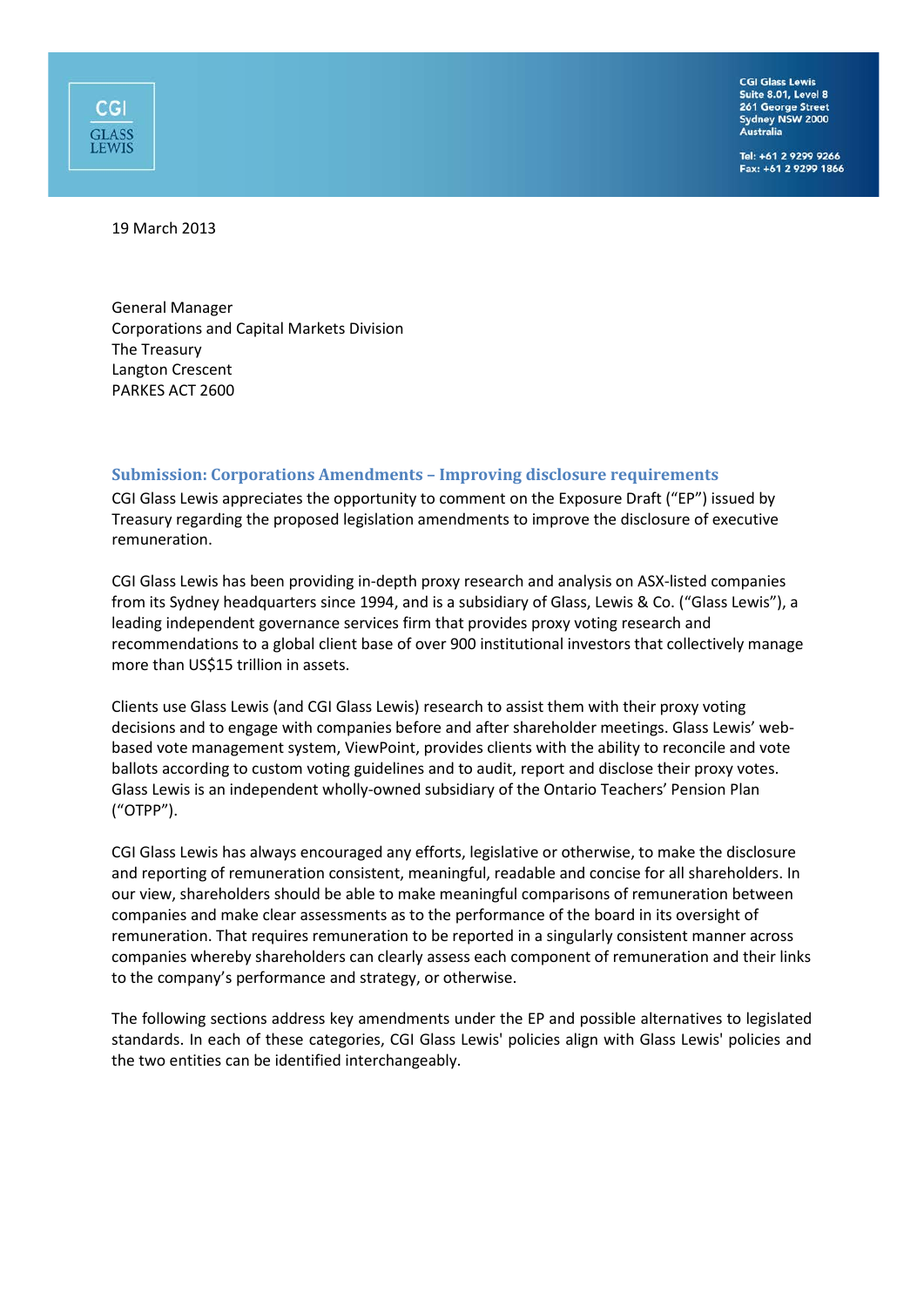# **Remuneration governance framework**

CGI Glass Lewis is generally supportive of the insertion of paragraph 300A (1)(aa), whereby companies must provide a description of their remuneration governance framework for determining remuneration in relation to key management personnel ("KMP"). However, we have a strong preference that such disclosure should be in the remuneration report.

#### **Lapsed options**

CGI Glass Lewis is supportive of the substituted paragraph 300A(1)(e)(iv).

# **Clawback provisions**

The proposed addition at the end of subsection 300A(1) will require listed companies who become aware of a material misstatement or omission to disclose whether any remuneration paid to KMP has been clawed back, and if not, to provide an explanation of why ("if not, why not").

However, given that the disclosure of material misstatements in Australia is rare, CGI Glass Lewis believes that the legislation will accomplish very little in practice. Further, the amendment may also mislead shareholders into believing that the clawback provisions will also apply to more common disclosures of material expenses, such as write downs and losses associated with disposal of assets, pursuant to AASB 101.

# *The proposed amendment would be more meaningful if it extended to material expenses under AASB 101.*

#### **AASB2 and past, present and future pay ("PPF") disclosure**

Currently remuneration is required to be disclosed under AASB 2 and pursuant to 300A(1)(ca) of the EP, remuneration for each KMP will be required to be disclosed as follows:

- i) the total amount of remuneration that was granted to the person before the start of the year and paid to the person during the year ("past pay"); and
- ii) the total amount of remuneration that was granted, and paid, to the person during the year ("present pay"); and
- iii) the total amount of remuneration that was granted to the person during the year (whether or not payment is dependent on satisfaction of a performance condition), but that is not to be paid to the person until after the end of the year ("future pay").

CGI Glass Lewis believes the intended purpose of CAMAC's recommendations and the government's proposed legislation has been to simplify disclosure and enhance transparency of remuneration practices and outcomes to facilitate investor comprehension, given that CAMAC identified that the current system was inadequate and "the application of accounting methodology to the remuneration report can confuse and mislead shareholders without providing useful information."

*CGI Glass Lewis has always encouraged any efforts, legislative or otherwise, to make the disclosure and reporting of remuneration consistent, meaningful and understandable. On that basis we strongly support CAMAC's rationale for recommending the removal of requirements under AASB 2 from the remuneration report (Recommendation 4) and suggest that such disclosure be relocated to the notes of the financial statements.*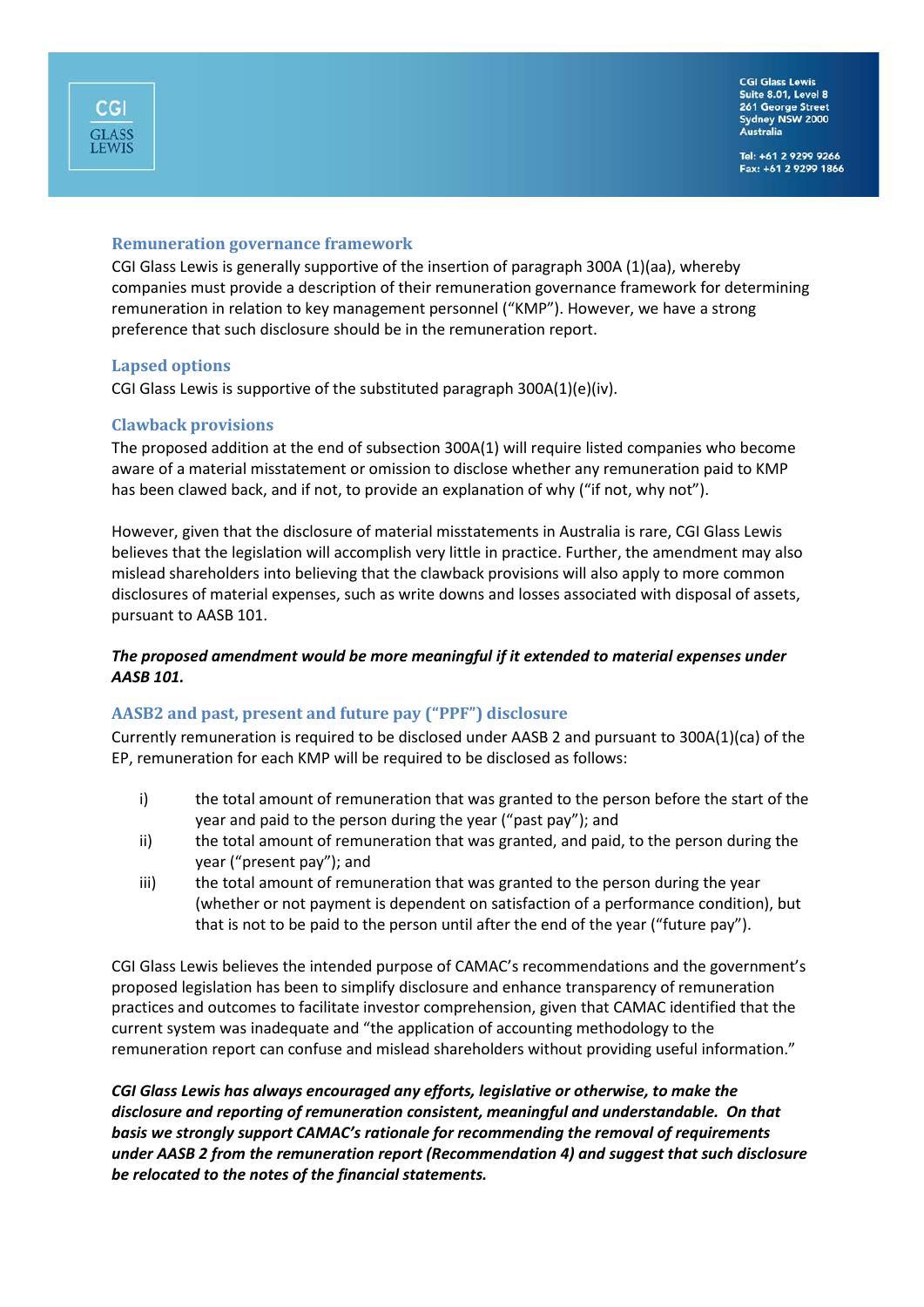

**CGI Glass Lewis** Suite 8.01, Level 8 261 George Street<br>Sydney NSW 2000<br>Australia

Tel: +61 2 9299 9266<br>Fax: +61 2 9299 1866

However, under the EP the accounting methodology under AASB2 is to remain a requirement, along with the new PPF disclosure requirements. Beyond our opposition of the accounting methodology, the EP provides no guidance on how to reconcile these two separate reporting approaches i.e. AASB2 and PPF.

Further, given that "amount", "granted" and "paid" are not defined by the EP and it is unclear how equity should be disclosed, it is likely that companies will adopt different and varied methodologies in reporting remuneration.

In our view, the current EP would not achieve the government's intended purpose. We are concerned that it may instead lead to the very outcome the government has used as its rationale for not supporting CAMAC recommendations 4 and 6 i.e. "Allowing companies to decide on the valuation method may limit comparability between remuneration reports, given that there will be no requirement for numerical values to be calculated on the same basis. In addition, this recommendation could adversely affect the integrity of information provided in the remuneration report. "

In our view, three key questions under PPF need to be addressed:

- 1) *What does "paid" mean?* Is it at the conclusion of the performance period and upon achievement of performance or otherwise (where hurdles are present); or is at the conclusion of the vesting period (with or without hurdles present)?
- 2) *What is the value of the "amount"?* In order to achieve "comparability", the definition and methodology needs to be consistent. Is "paid" the actual cost of the grant to the company's shareholders (i.e. grant value), the estimated accounting cost (i.e. amortised value) or the final value of incentives that an executive receives (i.e. vesting value)? These are fundamentally different things and any overlap will be hugely misleading to shareholders.
- 3) *Does PPF accurately describe pay to shareholders?* When read literally, "Future" can imply guaranteed payment in a future period and "Past" is a confusing term that implies payment has occurred in a previous financial year, when it actually occurs in the current financial year.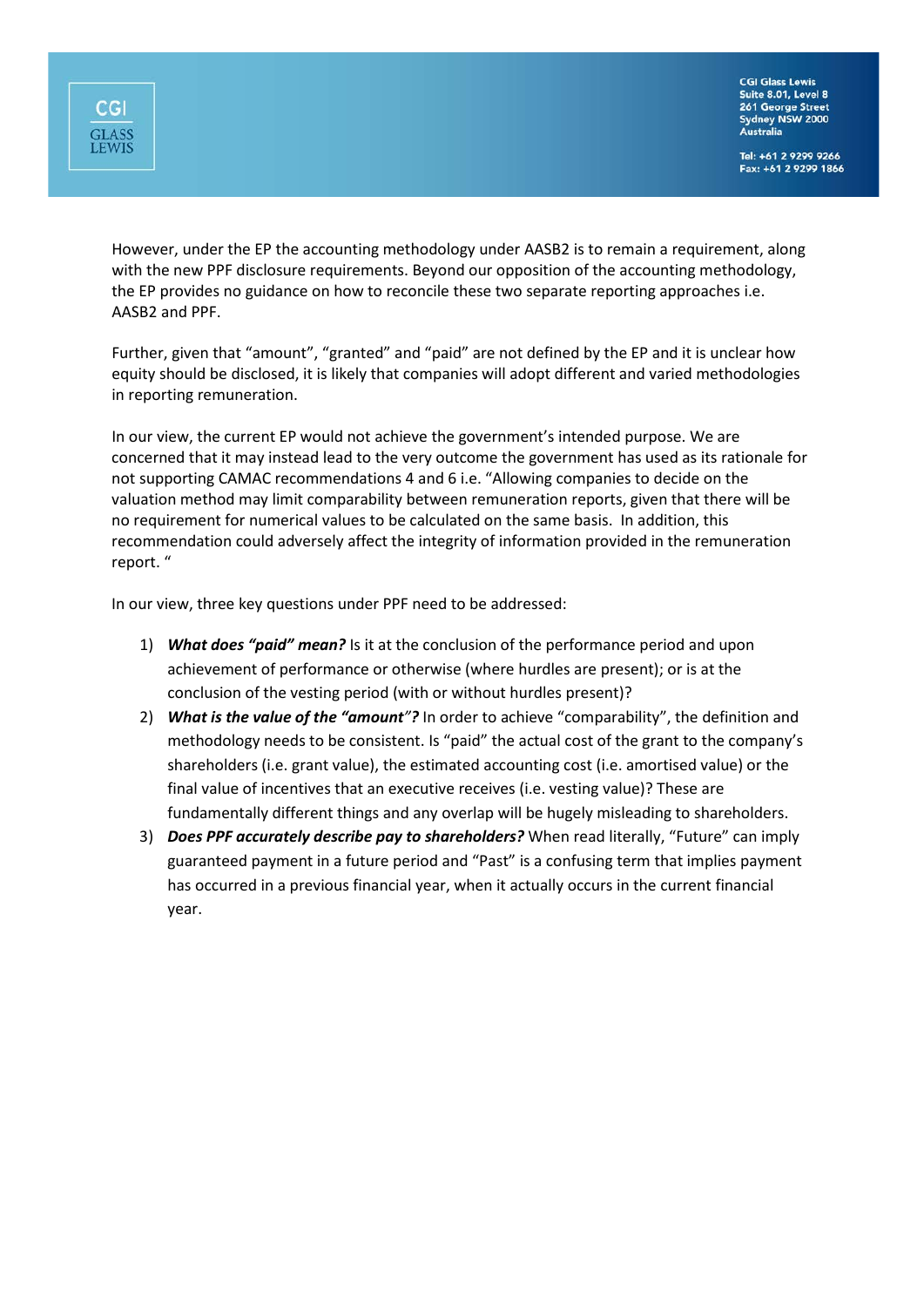

### **What does paid mean?**

**CGI** 

**GLASS**<br>LEWIS

Under current AASB 2 requirements remuneration is effectively required to be disclosed as follows.

**Current statutory disclosure** – The cash expense for the period and the accounting expense for equity that vests during or after the current financial year, but which may have been granted prior to or during the current year. All equity components (i.e. deferred short-term incentives ("STI") and long-term incentives ("LTI") granted in different financial periods) are disclosed as a single figure under current statutory disclosure requirements (i.e. share based payments).

|                                                               | <b>PAST</b> | <b>PRESENT</b> | <b>FUTURE</b>            |
|---------------------------------------------------------------|-------------|----------------|--------------------------|
| Salary & Fees                                                 |             | A\$800,000     | ٠                        |
| Non-monetary benefits                                         |             | A\$100,000     | $\overline{\phantom{a}}$ |
| Superannuation                                                |             | A\$75,000      |                          |
| STI cash                                                      |             | A\$1,000,000   | $\overline{\phantom{a}}$ |
| Deferred STI equity in current year (amortised)               |             | A\$500,000     | $\overline{\phantom{a}}$ |
| Deferred STI equity from one year ago (amortised)             |             | A\$250,000     |                          |
| Equity granted during the year and vested during the year     |             | A\$50,000      |                          |
| LTI granted in prior years vested during the year (amortised) |             | A\$1,000,000   | $\overline{\phantom{a}}$ |
| LTI granted in prior years vesting after the year (amortised) |             | A\$500,000     |                          |
| LTI granted during year vesting after the year (amortised)    |             | A\$500,000     |                          |
| Other                                                         |             | A\$25,000      | $\overline{\phantom{a}}$ |
| <b>Total</b>                                                  | A\$0        | A\$4.800,000   | A\$0                     |

Pursuant to PPF, the amount that is disclosed will be the amount that is paid to KMP, however, it is unclear if this means payment occurs at the conclusion of the performance period and upon the conclusion of the vesting period (with or without hurdles present) or the achievement of performance or otherwise (where hurdles or exercise prices are present). An illustration of these different approaches is below.

**Vesting based PPF disclosure** – The date an award is "paid" is at the conclusion of the vesting period, regardless of grant dates or performance hurdles/periods.

|                                                                    | <b>PAST</b>                          | <b>PRESENT</b>           | <b>FUTURE</b> |
|--------------------------------------------------------------------|--------------------------------------|--------------------------|---------------|
| Salary & Fees                                                      |                                      | A\$800,000               |               |
| Non-monetary benefits                                              |                                      | A\$100,000               |               |
| Superannuation                                                     |                                      | A\$75,000                | ۰             |
| STI cash                                                           |                                      | A\$1,000,000             |               |
| Deferred STI equity granted in current year and vesting after this | $\overline{\phantom{a}}$             |                          | A\$500,000    |
| year                                                               |                                      |                          |               |
| Deferred STI equity granted in prior year and vested this year     | A\$250,000                           |                          |               |
| Equity granted during the year and vested during this year         |                                      | A\$50,000                |               |
| LTI granted in prior years and vested this year                    | A\$1,000,000                         | $\overline{\phantom{a}}$ |               |
| LTI granted in prior years and vesting after this year             | Disclosed in previous financial year |                          |               |
| LTI granted during year and vesting after this year                |                                      |                          | A\$500,000    |
| Other                                                              |                                      | A\$25,000                | ٠             |
| <b>Total</b>                                                       | A\$1,250,000                         | A\$2,050,000             | A\$1,000,000  |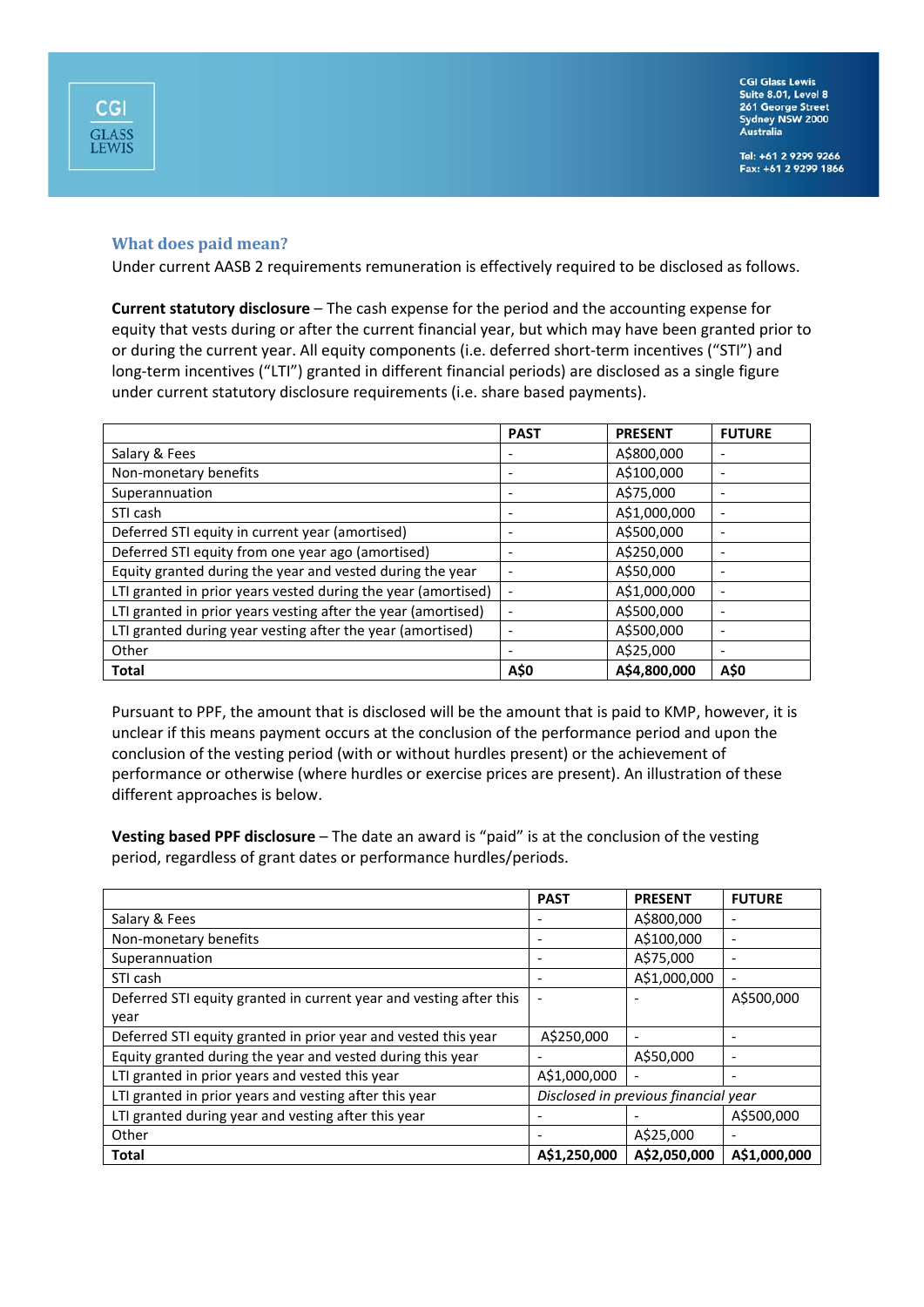**Performance based PPF disclosure** – The date an award is "paid" is when a performance hurdle is achieved or otherwise at the conclusion of the period, regardless of grant dates or vesting dates.

|                                                                | <b>PAST</b>                          | <b>PRESENT</b> | <b>FUTURE</b> |
|----------------------------------------------------------------|--------------------------------------|----------------|---------------|
| Salary & Fees                                                  |                                      | A\$800,000     |               |
| Non-monetary benefits                                          |                                      | A\$100,000     |               |
| Superannuation                                                 |                                      | A\$75,000      |               |
| STI cash                                                       |                                      | A\$1,000,000   | ٠             |
| Deferred STI equity granted in current year and vesting after  |                                      | A\$500,000     |               |
| this year                                                      |                                      |                |               |
| Deferred STI equity granted in prior year and vested this year | Disclosed in previous financial year |                |               |
| Equity granted during the year and performance this year       |                                      | A\$50,000      |               |
| LTI granted in prior years and performance this year           | A\$1,000,000                         |                |               |
| LTI granted in prior years and performance after this year     | Disclosed in previous financial year |                |               |
| LTI granted during year and performance after this year        |                                      |                | A\$500,000    |
| Other                                                          |                                      | A\$25,000      |               |
| <b>Total</b>                                                   | A\$1,000,000                         | A\$2,550,000   | A\$500.000    |

*In CGI Glass Lewis' view the most desirable outcome is that "paid" defines the remuneration that is determined by performance at the end of the period. This allows shareholders to clearly assess the payment of remuneration components over a period as they directly relate to the both the company's and executive's performance.*

#### **What is the value of the "amount"?**

Cash remuneration in any of the above approaches is straightforward; however, there are several ways to approach the valuation of equity based remuneration and in order for the government to achieve its desired goal of "comparability", an aim we support, we would like to see a singularly consistent approach.

As discussed earlier, CGI Glass Lewis agrees strongly with CAMAC's recommendation that "the application of accounting methodology to the remuneration report can confuse and mislead shareholders without providing useful information." Further, "comparability" cannot be achieved if the government insists on two sets of valuation requirements under AASB 2 and PPF.

# *We believe that equity should be valued at fair value based on the underlying market value of the security and excluding any consideration of performance requirements to ensure "comparability" across different companies.*

Under PPF, the valuation of this equity can be taken at two key points in time, grant date and vesting date.

*We believe that the most relevant amount is the fair value at grant date of equity. This reflects the incentive value that the board offers the executive and the underlying cost to the company's shareholders in acquiring that equity. When reporting on the value at the conclusion of the performance period, we believe that the percentage of the award vested should be the respective percentage of this grant date fair value.*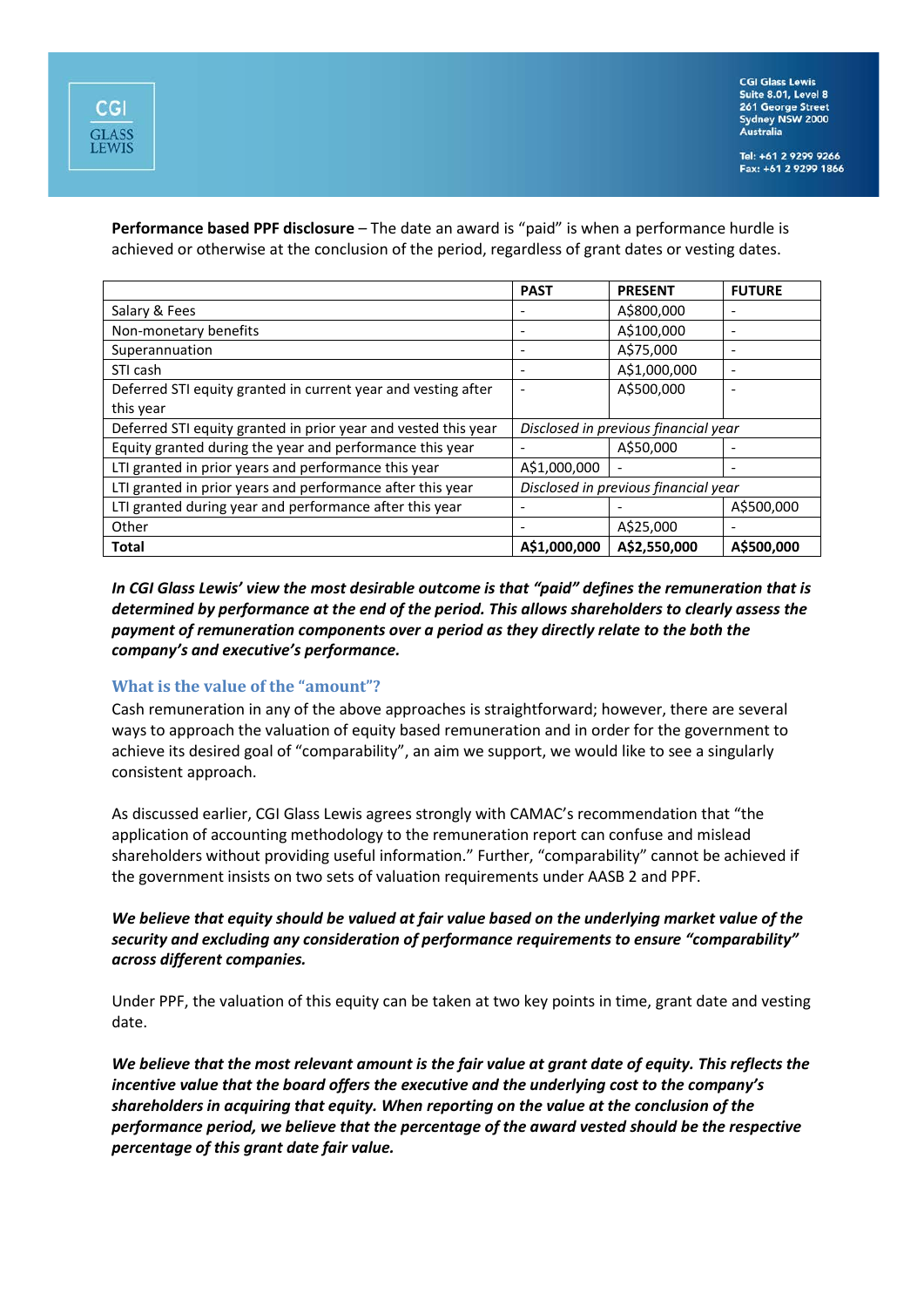

Tel: +61 2 9299 9266 Fax: +61 2 9299 1866

CGI Glass Lewis has already moved forward with this approach in our research coverage of the S&P/ASX 300 via our proprietary Pay for Performance model, where we use the grant date fair value of equity (currently calculated internally) to determine the cost of employment and easily compare ASX-listed companies on a consistent basis.

Some shareholders may also be interested in the underlying fair value of equity at the conclusion of the performance period or vesting date, but we do not believe that reflects the value "paid" by a company to an executive, as the grant of equity has already been determined by the board and taken place in a prior year. Nevertheless we would not be opposed to the reporting of this value elsewhere in the remuneration report, if only to indicate the value or otherwise that has been generated during the executive's tenure.

# **Example:**

An executive is given a fair value grant of A\$1,000,000 in company shares in FY2012 and three years later the shares have an underlying market fair value of A\$2,000,000 in FY2015. The executive achieves 60% of the performance hurdles at the conclusion of FY2015 and so 60% of the equity is "paid" to the executive.

Under PPF, the grant would appear as follows in FY2012:

|                                                         | <b>PAST</b> | <b>PRESENT</b> | TURE              |
|---------------------------------------------------------|-------------|----------------|-------------------|
| LTI granted during year and performance after this year |             |                | .1.000.000<br>¬→. |

Under PPF, the amount "paid" to the executive in FY2015 would appear alternatively as follows:

|                                                                         | <b>PAST</b>  | <b>PRESENT</b> | <b>FUTURE</b> |
|-------------------------------------------------------------------------|--------------|----------------|---------------|
| LTI granted in prior years and performance this year<br>(grant value)   | A\$600,000   |                |               |
| LTI granted in prior years and performance this year<br>(vesting value) | A\$1,200,000 |                |               |

# **Does PPF accurately describe pay to shareholders?**

CGI Glass Lewis has some concerns that the goal of better communicating pay to shareholders could be undermined by terminology that literally implies something else other than the intended meaning of the past, present and future components of pay.

In particular, some shareholders may consider the term "future" to imply guaranteed payments in a future period. Similarly, "past" is a confusing term as it implies a payment that has occurred in the previous financial year, when it has actually been determined and taken place during the current financial year (performance based or vested). In our experience shareholders most commonly want to know what an executive's "take home pay" is for a particular year and the division of "past" and "present" actively prevents that.

To address these two issues, we would propose more literal terminology that can be immediately understood by all parties and, separately, the combination of "past" and "present" into a single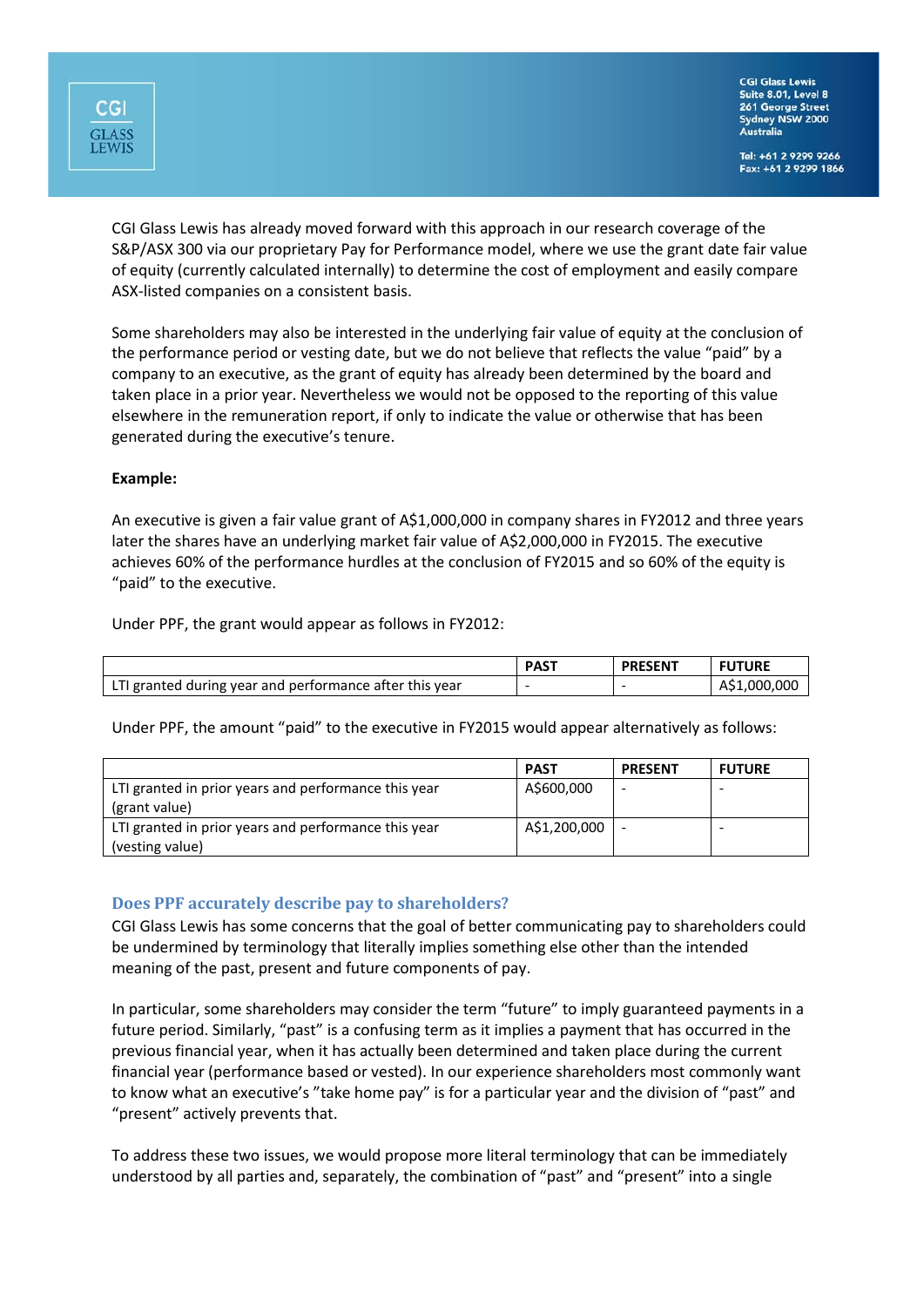component of pay (given past remuneration is literally the previous financial year's remuneration which is already required to be disclosed in the remuneration report). This would also simplify the reconciliation of pay across multiple financial years under the EP.

# *As such we would suggest that 300A(1)(ca) of the EP be simplified, with remuneration for each KMP required to be disclosed as follows:*

- *i) the total amount of remuneration that was granted during or prior to the start of the year and paid to the person during the year ("actual pay"); and*
- *ii) the total amount of remuneration that was granted to the person during the year but that is not to be paid to the person until after the end of the year ("potential future pay").*

**Actual pay and potential future pay disclosure** – The date when the award is "paid" is the date that a performance hurdle is achieved or otherwise at the conclusion of the period, regardless of grant dates or vesting dates.

|                                                                         | <b>ACTUAL</b>                        | <b>POTENTIAL FUTURE</b>  |
|-------------------------------------------------------------------------|--------------------------------------|--------------------------|
| Salary & Fees                                                           | A\$800,000                           | $\overline{\phantom{0}}$ |
| Non-monetary benefits                                                   | A\$100,000                           | $\overline{\phantom{0}}$ |
| Superannuation                                                          | A\$75,000                            | $\overline{\phantom{0}}$ |
| STI cash                                                                | A\$1,000,000                         | $\overline{\phantom{0}}$ |
| Deferred STI equity granted in current year and vesting after this year | A\$500,000                           | $\overline{\phantom{0}}$ |
| Deferred STI equity granted in prior year and vested this year          | Disclosed in previous financial year |                          |
| Equity granted during the year and performance this year                | A\$50,000                            |                          |
| LTI granted in prior years and performance this year                    | A\$1,000,000                         | $\overline{\phantom{0}}$ |
| LTI granted in prior years and performance after this year              | Disclosed in previous financial year |                          |
| LTI granted during year and performance after this year                 |                                      | A\$500,000               |
| Other                                                                   | A\$25,000                            | $\overline{\phantom{0}}$ |
| <b>Total</b>                                                            | A\$3,550,000                         | A\$500,000               |

#### **Example remuneration report disclosure:**

**CGI** 

**GLASS**<br>LEWIS

The above explanatory table for "actual pay" and "potential future pay" disclosure would then allow for additional simplification in practice, appearing in the remuneration report as follows:

|                                 | <b>ACTUAL</b> | <b>POTENTIAL FUTURE</b>  |
|---------------------------------|---------------|--------------------------|
| Salary & Fees                   | A\$800,000    |                          |
| Non-monetary benefits           | A\$100,000    |                          |
| Superannuation                  | A\$75,000     |                          |
| Short-term incentive (cash)     | A\$1,000,000  | $\overline{\phantom{0}}$ |
| Short-term incentive (deferred) | A\$500,000    |                          |
| Other equity                    | A\$50,000     |                          |
| Long-term incentive             | A\$1,000,000  |                          |
| Long-term incentive             |               | A\$500,000               |
| Other                           | A\$25,000     |                          |
| <b>Total</b>                    | A\$3,550,000  | A\$500,000               |